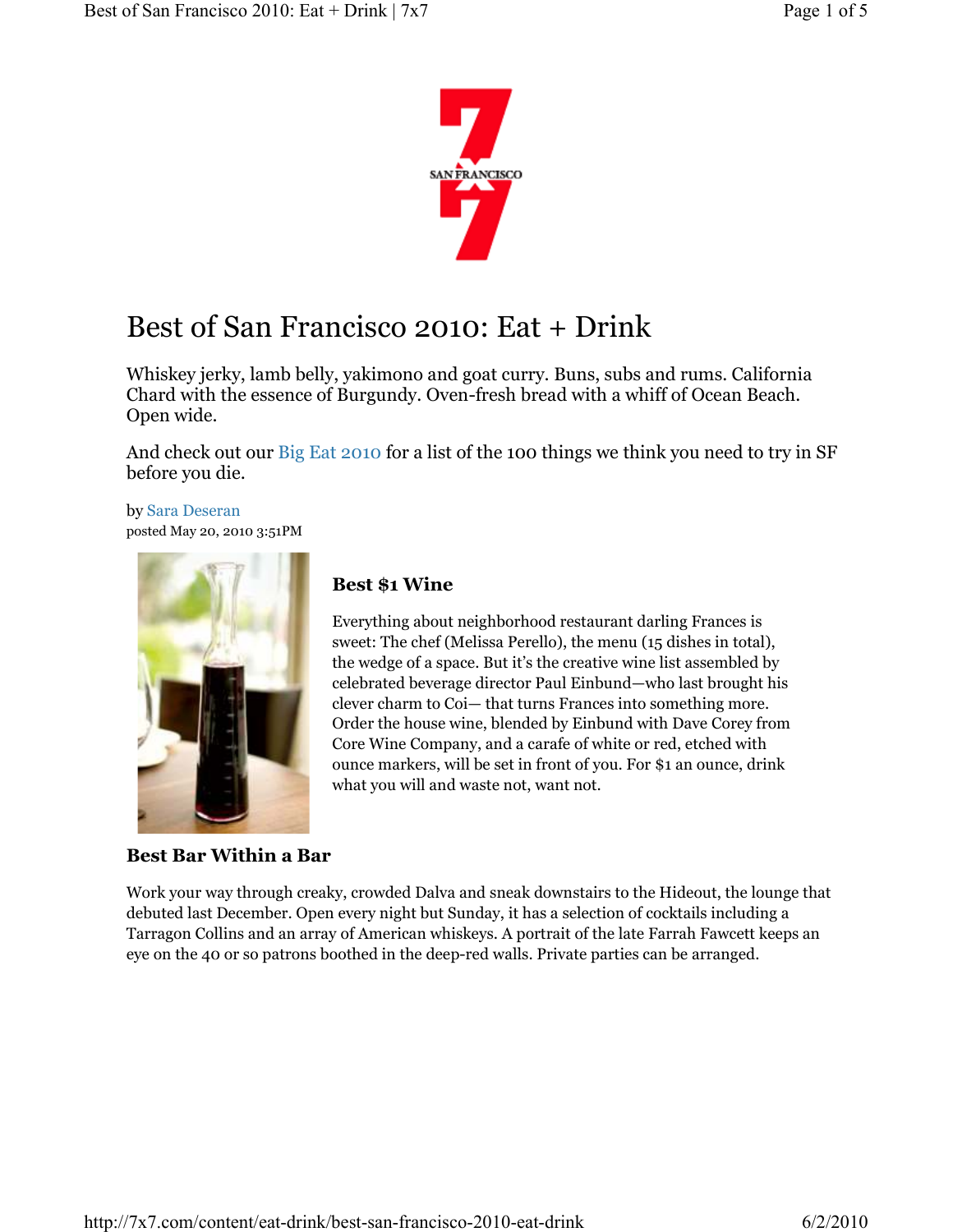# Best Home-Baked Bread

Last year, when Outerlands husband and wife team David Muller and Lana Porcello opened their little restaurant so far out on Judah you can practically feel the ocean spray on your face, Muller didn't have any formal baking experience. But he had learned well from his surfing buddy Chad Robertson of Tartine. For Muller's rustic pain au levain recipe, he uses a neutral sourdough and Central Milling Co. flour, resulting in the kind of bread you want to slice thick and slather with good butter and homemade jam. Luckily, the loaves that aren't used for the restaurant are sold to-go for \$5.



## Best Reason to Join a Club

Two hundred bottles of rum on the wall—all for the tasting. That is if you can soldier through Smuggler's Cove Rumbustion Society. It's free to join the club at this intimate, pirate ship-themed cocktail bar in Hayes Valley, where membership gets you invited to taste one-ounce pours of a diverse selection of curated rums while tracking your progress on their website. If you're still standing by the end you achieve Master of the Cove status, wherein you'll be allowed to sample rare, vintage rums from a private vault and set sail on a distillery trip with the owner Martin Cate. You'll even have your moniker inscribed inside the bar to mark your rum-tasting territory.



# Best Empanadas

The fact that owner and baker Joseph Ahearne's mother was Miss Argentina in 1959 might have something to do with why the empanadas she taught him to make are worthy of a crown. El Porteño makes these traditional little hand pies with flaky, tender all-butter pastry and fills them with everything from grass-fed, Prather Ranch beef with raisins and hard-boiled eggs, to our favorite, Fulton Valley Farms chicken with green olives. Up until now, El Porteño has been only available at farmers markets, but they just opened in the new 331 Cortland marketplace in Bernal Heights.

# Best Sub Shop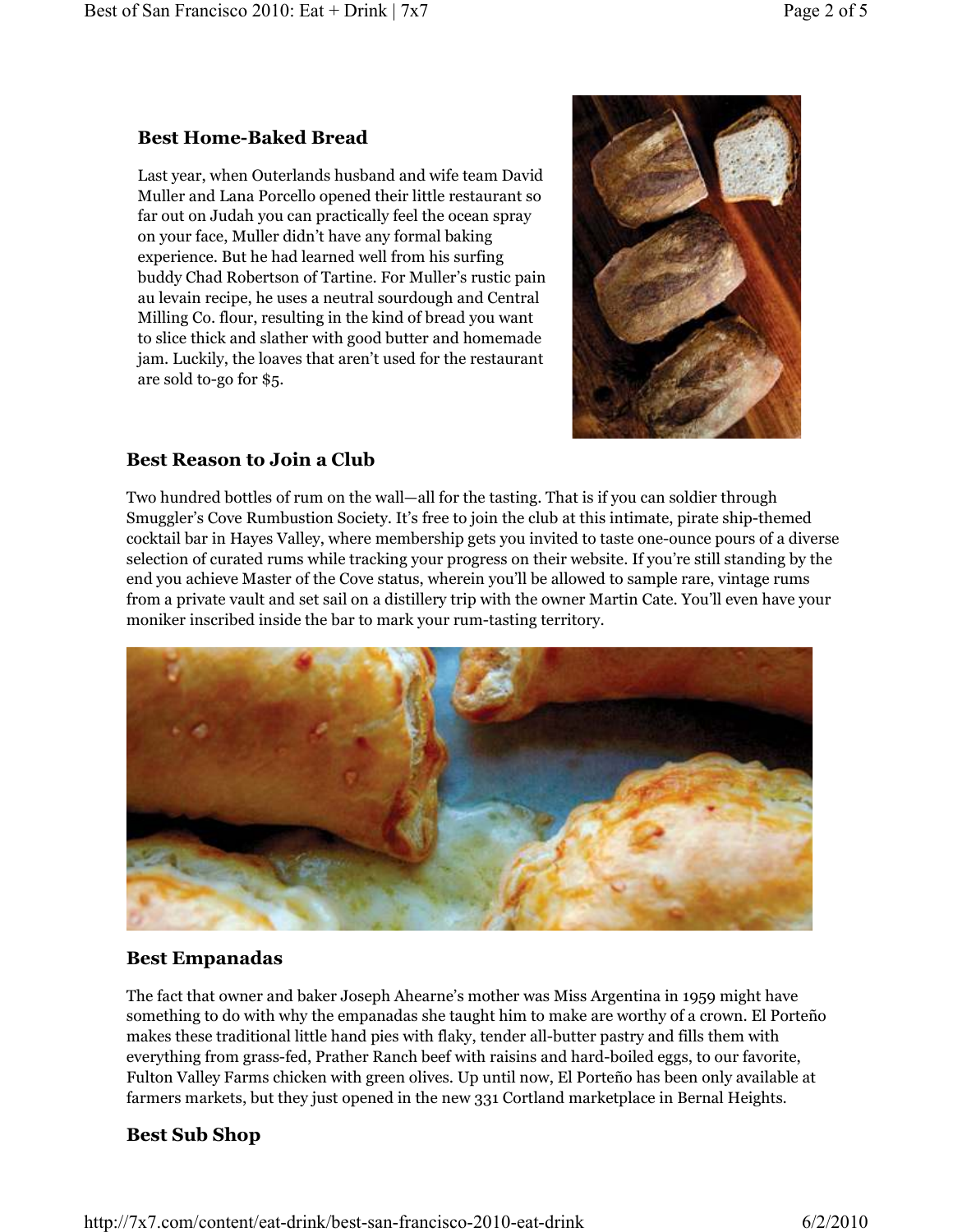Sometimes you just need a killer, unpretentious sandwich and for that, we come to **The Sandwich** Spot. Take the advice of the super-friendly, high-school football-esque team working here when they tell you to get the "bomb sauce" on their signature sandwiches such as "The Naughty Nannie" and "The Marina Meatballer." We love the "Johnny Donson," made with turkey, prosciutto, avocado and melted Swiss. Run by Hank Minkey and friends, the shop opened in spring and has the Marina crowd lining up. With a beer-and-wine liquor license on the way, it's about to get even better.

#### Best Semi-Homemade Korean BBQ

In the tidy and organized First Korean Market, walk straight to the back where a Korean barbecue party in the making awaits. There, a pristine selection of banchan (small plates of pickled vegetables and such)—including a few different kim chees, as well as salads of seaweed, soy bean sprouts and dried fish—are presented salad-bar style. Fill containers with as much as you need, then pick up some of the marinated spicy pork or kalbi, a head of perky red-leaf lettuce in the produce section, some red chili paste and sticky rice. All you need now is beer. Lots of it.

#### Best Buns

Baker-owner Mutsumi Takehara of Bernal Heights' Sandbox Bakery has a way with buns, particularly when it involves her Japanese-inspired goods, made with everything from red bean paste to curry. Takehara, who was pastry chef at the Slanted Door for 10 years, got it very right when she came up with her Negi-Miso kashi-pan made from pillowy challah dough, stuffed with green onions and miso and brushed with sesame oil. Add a cup of De La Paz coffee and you're guaranteed a very good morning.

#### Best Way to Learn About Wine

You'd think SF would be a hub for consumer wine education, but so far, it hasn't been. The San Francisco Wine Center is set on changing that. As of this spring, the SoMa facility—which opened in 2008 primarily as a place for collectors to store their wine—has just started offering a serious roster of classes as a collaboration between co-owner Brian McGonigle and master sommelier Catherine Fallis. Upcoming guest speakers include Jancis Robinson, Allen Meadows and Evan Goldstein. The likes of Andrea Immer Robinson, Leslie Sbrocco, Jason Alexander, Rajat Parr, Christie Dufault and Rebecca Chapa are also on the instructor lineup. Bottoms up.



#### Best Reason to Lard Out

Never a town to settle for just plain old pork, SF has embraced the Mangalitsa as the pig to know—at least for now. Otherwise known as the Wooly Pig, the lard-type (versus meat-type) heritage breed came all the way from Austria and, after being raised in the US for two years, was finally introduced to the San Francisco market last fall. Michael Mina buys both shoulder and tenderloin, Lafitte restaurant makes it into guanciale. The rendered leaf lard is popular with bakers, but the jowl bacon is a winner. Hardcore home cooks have placed their orders; so should you.

#### Best Reason to Revisit Chardonnay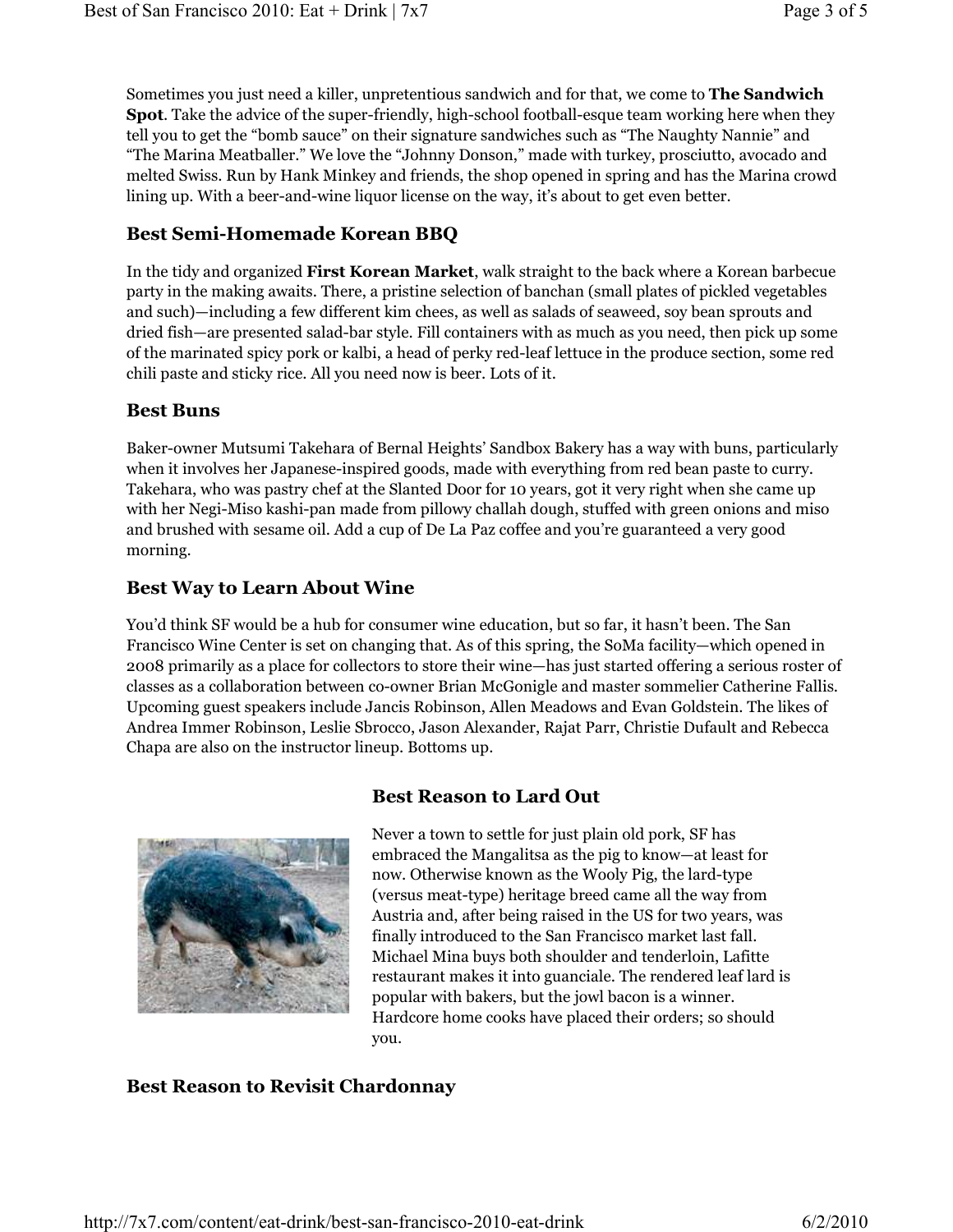Too much booze, butter and oak have long been the complaints lobbed by Eurocentric wine drinkers at California Chards, but the days of the ABC (Anything But Chardonnay) revolt might be waning with winemakers like Lioco in the mix. Theirs are unoaked, fermented on wild yeasts and bottled without filtration. Try their clean and lively 2008 Sonoma County Chardonnay to start. Imagine you're in Burgundy and open your heart. You'll find Lioco at restaurants like Nopalito and Delfina or for sale at the Ferry Plaza Wine Merchant.

# Best Lick

We're sweet on one scoop—the lemon cookie ice cream from Three Twins. The shop in the Lower Haight can't keep the perfect combination of lemon ice cream studded with chunks of vanilla sandwich cookies in stock. But with the completion of a Petaluma factory, the company is rolling out pints to Whole Foods, meaning lemon cookie will be coming to our freezer soon—we hope.

# Best Indian on Wheels

The FiDi is not known for its lively lunch options but since the Curry Up Now truck started parking at 225 Bush the suits have something to get fired up about. Run by Peninsula-based Akash Kapoor, who grew up near Calcutta, and his wife, Rana, the truck serves a rotating menu of rustic dishes such as a sumptuous goat curry, a great kathi roll (made with pickled onions, chutney and chicken), and the Green Goan, a bit of a hybrid wrapped in a Mexican flour tortilla. Tip: Preorder online or stop by later in the afternoon if you don't want to have to wait. Curry Up Now is securing parking spots all over the city so keep your eyes peeled.



# Best Jerky

Out West, whiskey and jerky made a man. Now, they come together in an organic jerky made by locally-based Sundrygoods and sold at two bars, Rye and 15 Romolo. The Prather Ranch beef is slowdried in an oven instead of a dehydrator and flavor options include one made with vanilla and whiskey, another with cocao nibs and, our favorite, clove and tangerine. It should be noted that the jerky is also sold at Four Barrel, so should you want a real breakfast of champions, pull on your cowboy boots, and try the Turkish Coffee jerky chased with an espresso.

# Best Way to Belly Up

Pork belly? Been there, done that. Moving on: Chef Alex Ong of Betelnut takes Marin Sun Farm's goat or lamb belly (depending on availability) and marinates it in chilies, star anise, coriander, cumin, turmeric and ginger; braises it for hours; pan-sears it; and serves it with a bracing jalapeño vinegar and fried shallots. One bite and words need not be spoken.